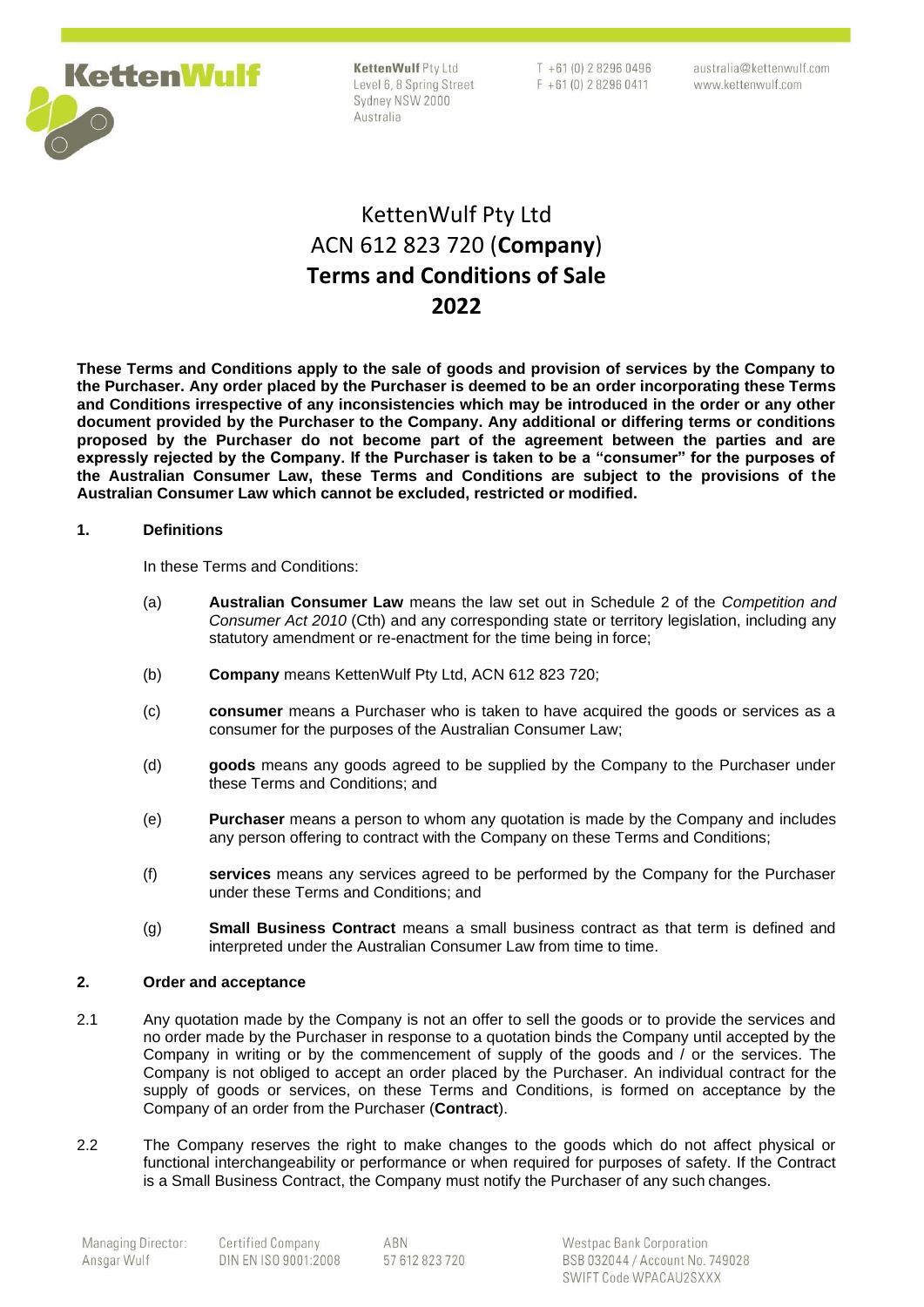

 $T + 61(0) 282960496$  $F + 61(0) 282960411$ 

australia@kettenwulf.com www.kettenwulf.com

2.3 The Company is and remains the owner of copyright and all other intellectual property rights for all quotations, drawings, programs and data, including all information stored in electronic media, and other documents provided by the Company to the Purchaser in relation to goods or services (**Documents**). Any of the Documents may only be made available by the Purchaser to third parties with the prior written consent of the Company. If the Purchaser does not order the goods or services to which the Documents relate from the Company or if the Company does not accept an order placed by the Purchaser, the Purchaser must return all Documents immediately to the Company.

## **3. Prices and GST**

- 3.1 Prices of the goods and / or services are exclusive of GST (as defined in *A New Tax System (Goods and* Services *Tax) Act 1999 (Cth)*). If any supply of goods or services made by the Company to the Purchaser is subject to GST, the Purchaser must pay to the Company, in addition to any amount or consideration payable by the Purchaser in relation to that supply, the amount of any GST payable in respect of the supply at the time the consideration for the supply is payable.
- 3.2 Unless otherwise specified, any price quotations by the Company:
	- (a) do not include transportation costs;
	- (b) are based on current cost of labour and materials. If there is an increase in the cost of labour and materials in the period between the date of the price quotation and the date of delivery of the goods to which the quotation relates, the Company may at its option adjust the contract price to reflect the increase in the costs. Any such adjustments will be notified to the Purchaser prior to acceptance of an order or, in case where the cost increase occurs after the acceptance of an order but prior to the date of delivery of the goods, the Company will notify the Purchaser of the increase and the Purchaser may withdraw the order if it does not agree with the adjustment within ten (10) days after receipt of such notice. If the Purchaser does not withdraw the order within the ten (10) day period, the price adjustment notified by the Company is deemed accepted by the Purchaser;
	- (c) are valid for thirty (30) days from the date of issuance and effective only for purchase orders accepted by the Company within that period; and
	- (d) are valid only if Purchaser's requested delivery date is within six (6) months of the date on which the order is placed.

### **4. Delivery of goods and performance of services**

- 4.1 Delivery will be "DDP Incoterms 2010", unless otherwise specified in the quotation by the Company. For purposes of these Terms and Conditions, "delivery" means the time when the manufacturer consigns the goods to the carrier at its facility consistent with the Company's instructions.
- 4.2 In the absence of specific written instructions from Purchaser, the Company will select the carrier, the place of shipment and the way and means of transport within its discretion, without accepting any liability for cheapest or fastest transport.
- 4.3 Risk of loss and/or damage to the goods will pass to Purchaser on delivery of the goods to such carrier. The Purchaser is responsible for and must pay all shipping, freight and insurance charges, which charges the Company may require the Purchaser to pay in advance.
- 4.4 Any date quoted for delivery of the goods and / or performance of the services is an estimate only and the Company is not liable to the Purchaser for any loss or damage howsoever arising for failure to deliver the goods and / or perform the services on or before the quoted date. If the Contract is not a Small Business Contract, the Purchaser must accept the goods when delivered and / or the services when performed irrespective of any failure by the Company to deliver the goods or to perform the services by the quoted date.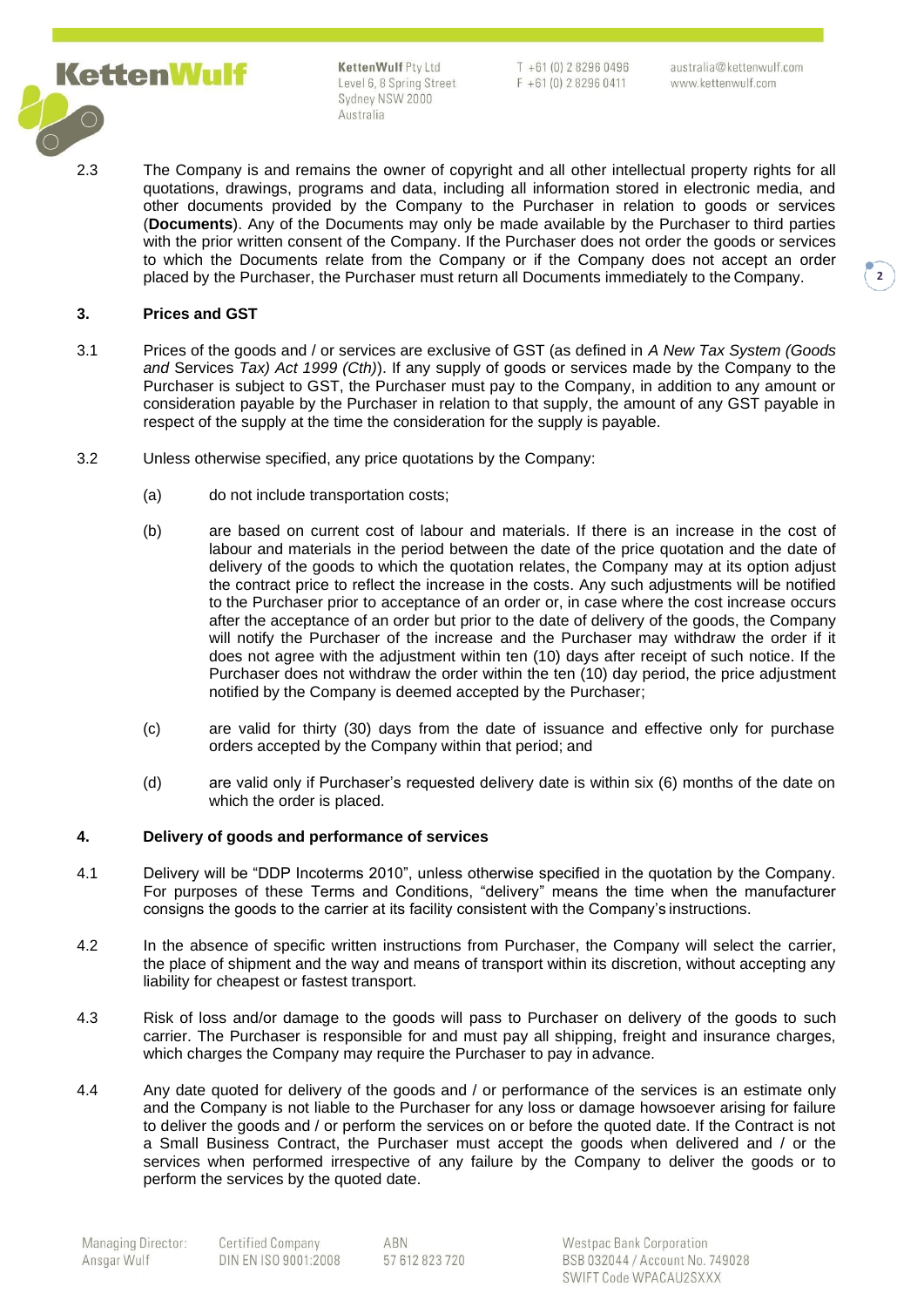

 $T + 61(0)$  282960496  $F + 61(0) 282960411$  australia@kettenwulf.com www.kettenwulf.com

- 4.5 If on request of the Purchaser the dispatch or delivery of the goods is postponed for more than one month after the goods are cargo-ready, the Company is entitled to invoice the Purchaser a storage fee for each month of delay started in the amount of:
	- (a) the actual storage costs (if they can be determined); or
	- (b) 0.5% of the price for the goods per month, however, not more than 5% of the price for the goods in aggregate (if the actual storage costs cannot be determined).
- 4.6 Except where the Purchaser has rights or remedies under the Australian Consumer Law which cannot be excluded, the Company is not liable to the Purchaser or any other party for any direct or indirect or consequential injury loss or damage whatsoever by reason of any delay in delivery of the goods or performance of the services irrespective of whether the same is due to the negligence of the Company or any other party.
- 4.7 The Company reserves the right to deliver the goods or services by instalments. If delivery is made by instalments, the Purchaser is not entitled to:
	- (a) terminate or cancel the order; or
	- (b) any loss or damage howsoever arising for failure of the Company to deliver any instalments on or before the quoted date.
- 4.8 Unless agreed otherwise in writing, the installation of the goods is the sole responsibility of Purchaser.
- 4.9 If the Company has agreed to install the goods upon the request of the Purchaser, the Purchaser must bear all reasonable additional costs such as travel expenses, expenses for the transportation of tools and personal luggage as well as separation allowances in addition to the agreed compensation for the installation, unless otherwise agreed in writing. If the Contract is a Small Business Contract, the Purchaser must be provided with an estimate of these additional costs in advance.

### **5. Acceptance of goods and services**

Subject to any applicable law, goods and services will be deemed to have been accepted by the Purchaser, unless the Purchaser notifies the Company within a reasonable period of time (not to exceed 14 days from date of delivery or such longer period as required under any applicable law, including the Australian Consumer Law) of a defect (**Rejection**). Purchaser must notify the Company in writing or by facsimile of the reason for Rejection and allow for on-site inspection, repair or replacement by the Company. Subject to any applicable law, the return of any goods is at Purchaser's expense and any associated risk of damage for returned goods is the responsibility of Purchaser until received, inspected and accepted by the Company.

## **6. Cancellation**

Any order for goods and / or services may only be cancelled, varied or suspended by the Purchaser with the prior written consent of the Company (which must not unreasonably be withheld) and in the event of such cancellation, variation or suspension, the Purchaser undertakes to reimburse and indemnify the Company for any reasonable costs, expenses or charges incurred by the Company in preparation for and in the execution of an order.

## **7. Quantities and quality**

7.1 All goods are supplied subject to reasonable availability to the Company of suitable materials and components and the Company reserves the right to substitute suitable alternative materials and components where reasonably necessary.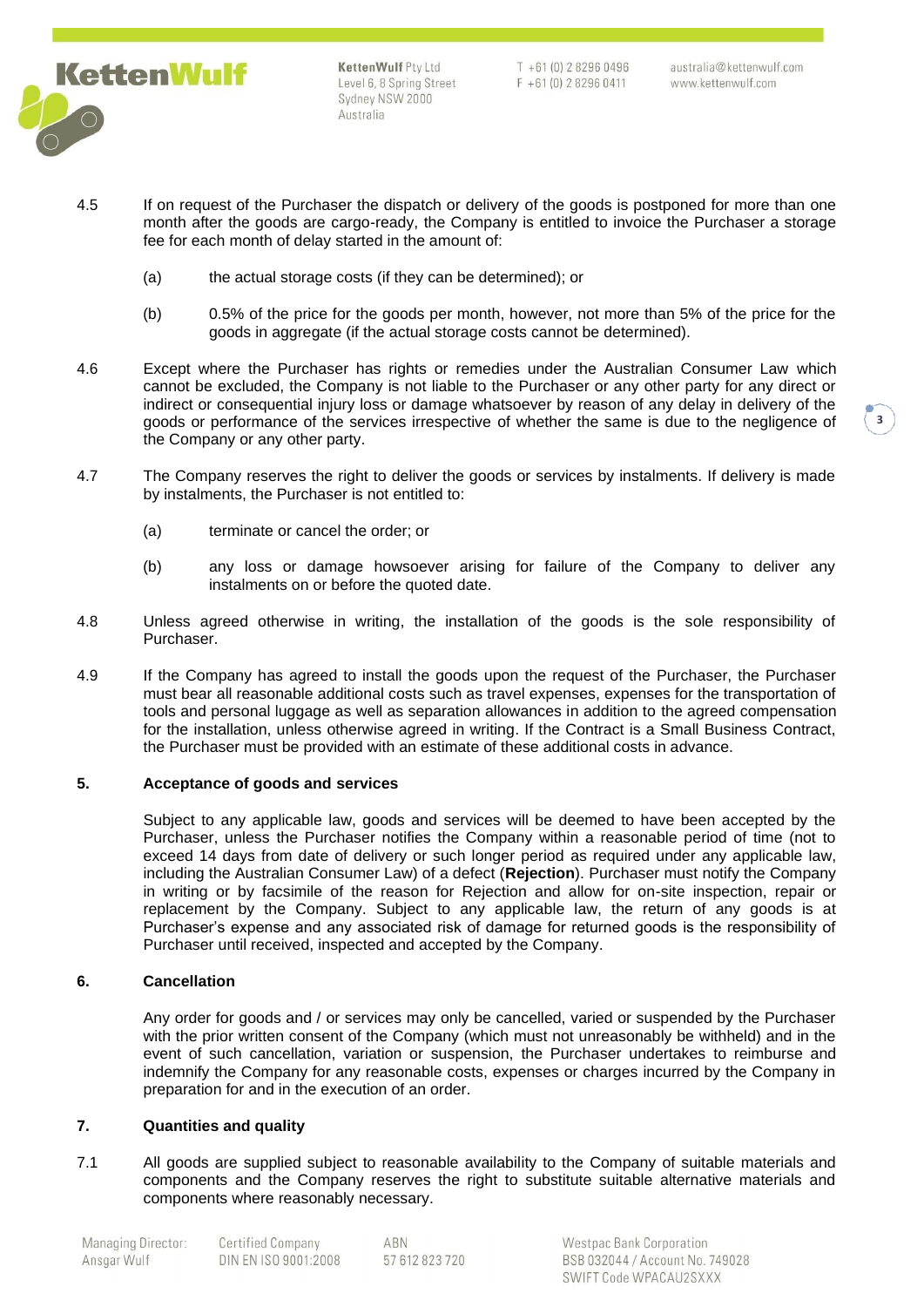

 $T + 61(0)$  282960496  $F + 61(0) 282960411$ 

- 7.2 Whilst every effort is made to ensure their accuracy, the description, illustrations and materials contained in any catalogue price list, brochures, leaflets or other descriptive matter provided by or on behalf of the Company represent the general nature only of the items described therein and save where the Company has accepted an order of goods specified as so described or illustrated, do not form any part of an order or agreement or amount to any representation or warranty in respect of the goods.
- 7.3 The Purchaser warrants and represents that any goods supplied by the Company which are based in whole or in part upon designs, drawings or specifications supplied to the Company by or on behalf of the Purchaser do not infringe any intellectual property rights of third parties and that any such designs, drawings or specifications are complete in every respect to enable the Company to supply the goods in compliance with all requirements of the Purchaser or of any applicable law. The Purchaser indemnifies the Company against any action, loss, cost, claim or damage that may be brought against or suffered by the Company for any breach of this warranty by the Purchaser.
- 7.4 Subject to any applicable law, the Company does not warrant or represent that any goods supplied by the Company which are based upon any designs, drawings or specifications supplied to the Company by or on behalf of the Purchaser will achieve any standard of performance or capacity whatsoever and the Purchaser acknowledges that it does not rely on the skill and the judgment of the Company for the fitness of the goods for any purpose of the Purchaser.

## **8. Warranty and liability**

- 8.1 The following statement applies only if, and to the extent that, the Purchaser is a consumer. Our goods and services come with guarantees that cannot be excluded under the Australian Consumer Law. Nothing in these Terms and Conditions purports to exclude, restrict or modify any rights that cannot be excluded, restricted or modified by law, including any rights under the Australian Consumer Law.
- 8.2 To the extent to which the Company is entitled to do so, the Company's liability is limited at its option to:
	- (a) in the case of a supply of goods:
		- (i) the replacement of the goods or the supply of equivalent goods;
		- (ii) the payment of the cost of replacing the goods or acquiring equivalent goods;
		- (iii) the payment of the cost of having the goods repaired; or
		- (iv) the repair of the goods; and
	- (b) in the case of performance of services:
		- (i) the performance of the services again; or
		- (ii) the cost of having the services performed again.
- 8.3 No claim can be made by the Purchaser against the Company, unless the Purchaser:
	- (a) notifies the Company in writing of the facts or matters which form part of any such claim and the nature and extent of any alleged defects within 14 days of the Purchaser becoming aware of the same or such longer period as required under any applicable law, including the Australian Consumer Law; and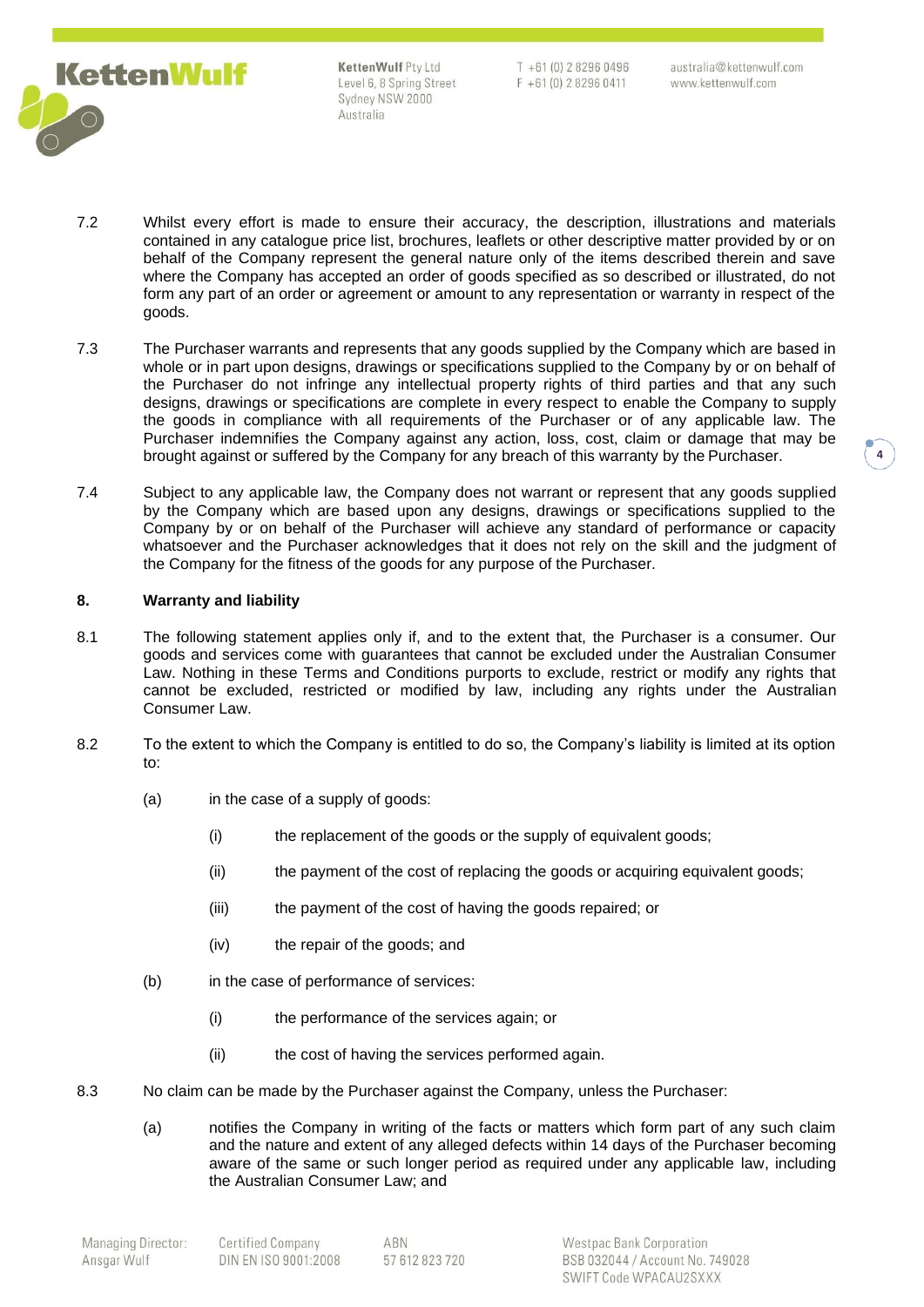

 $T + 61(0)$  2 8296 0496  $F + 61(0) 282960411$ 

**5**

- (b) in the case of a supply of goods, makes the goods available for inspection by representatives of the Company in the condition in which they were delivered by the Company. In particular, the Purchaser may not make any claim (other than a claim that cannot be excluded under any applicable law, including the Australian Consumer Law) if the goods have been disassembled or otherwise modified by or on behalf of the Purchaser.
- 8.4 The Purchaser must indemnify, defend, and hold harmless the Company and its affiliates, agents, employees, officers, directors, shareholders and contractors from any claims, losses, liabilities, expenses, costs, suits or damages, including reasonable attorney's fees, and court costs arising out of:
	- (a) the Purchaser's breach of these Terms and Conditions and of any other agreement between the parties;
	- (b) the improper use or demonstration of the goods by Purchaser or its agents or employees; or
	- (c) the modification, alteration or repair of the goods by Purchaser or its agents or employees.

## <span id="page-4-1"></span>**9. Limitation of liability**

- 9.1 To the extent permitted by law and subject only to clause [9.3,](#page-4-0) the Company is not liable to the Purchaser in contract, tort, law or otherwise for any of the following:
	- (a) any loss, cost, damage or expense to the extent that it is for indirect, special, economic or consequential loss, where consequential loss means any loss, cost, damage or expense beyond the normal measure and beyond that which every person in a like situation would suffer;
	- (b) any loss of revenue, business or profits or any nature whatsoever, loss of expected savings, loss of chance or business opportunity, business interruption, loss or reduction of goodwill or damage to reputation or any loss of value of intellectual property;
	- (c) any defects or damage caused in whole or in part by the Purchaser by misuse, abuse, neglect, electrical, mechanical or other overload, non-suitable lubricant, improper installation repair or alteration of the goods (other than to the extent caused or contributed to by the Company);
	- (d) any transport, installation, removal, labour or other costs, incurred by the Purchaser in connection with the supply of the goods; or
	- (e) technical advice or assistance given or rendered by it to the Purchaser whether or not in connection with the supply of goods or performance of services for or to the Purchaser provided always that the Company has rendered such services with due care and skill and that any materials supplied in connection with those services are reasonably fit for the purpose for which they are supplied.
- 9.2 To the extent permitted by law and subject only to clause [9.3, n](#page-4-0)o action, whether in contract or tort including negligence, may be brought by the Purchaser against the Company more than twelve (12) months after delivery of the goods or provision of the services or, to the extent that the Purchaser is a consumer, such longer period as applicable under the Australian Consumer Law.
- <span id="page-4-0"></span>9.3 If, and to the extent that, the Purchaser is a consumer, nothing contained in this clause [9 w](#page-4-1)ill limit the rights of the Purchaser against the Company under the Australian Consumer Law.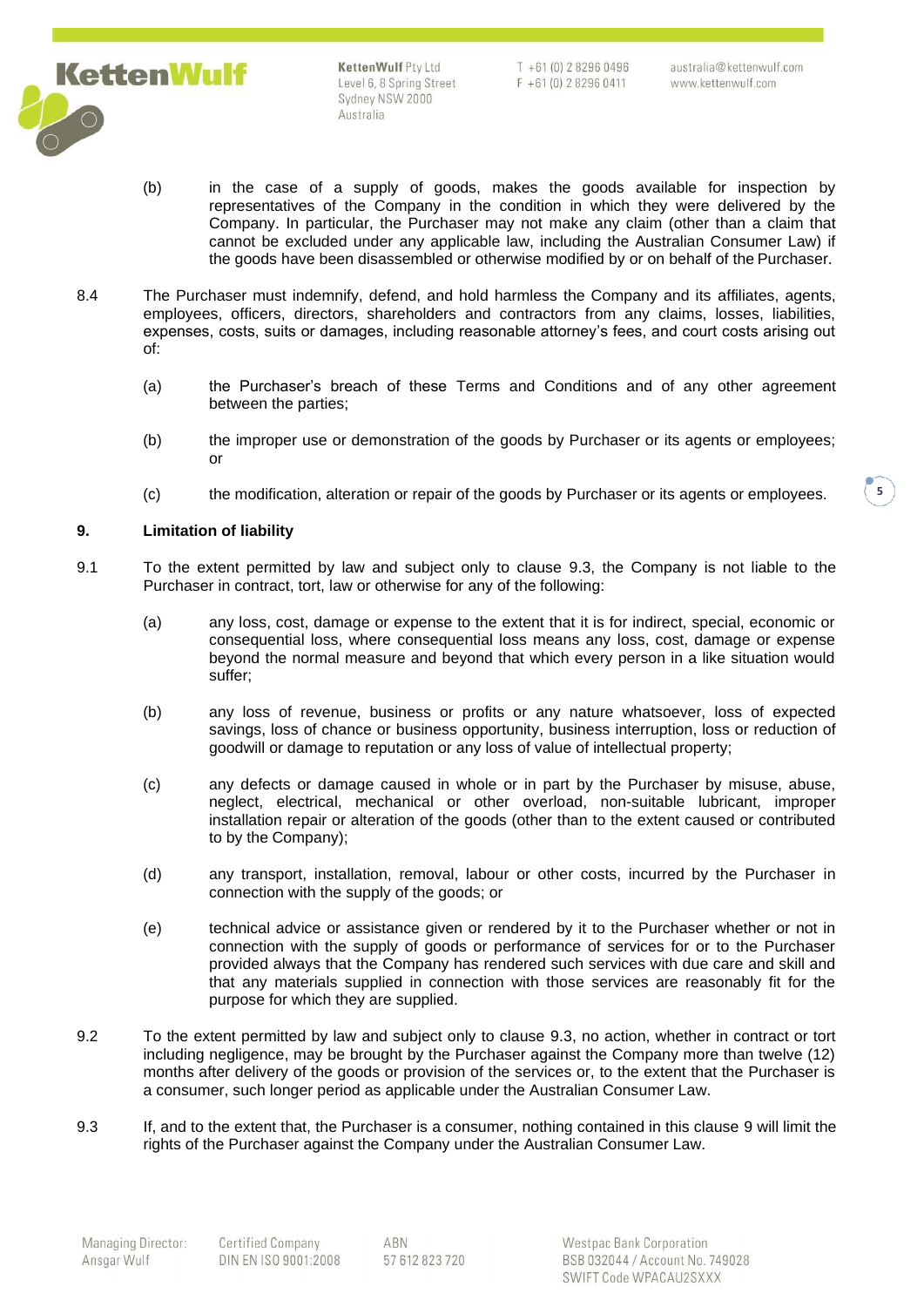

 $T + 61(0)$  2 8296 0496  $F + 61(0) 282960411$ 

australia@kettenwulf.com www.kettenwulf.com

**6**

## <span id="page-5-0"></span>**10. Infringement of third party intellectual property rights**

- 10.1 The Company does not give any warranty or make any representation to the effect that the goods and / or services do not infringe any third party intellectual property rights. If a third party should bring a successful claim against the Purchaser for infringement of that third party's intellectual property rights (**IP Rights**) caused by goods or services supplied by the Company that were used by the Purchaser in conformity with their specifications and these Terms and Conditions, the Company is liable to the Purchaser only as follows:
	- (a) subject to paragraph (c) below, the Company may, within its discretion choose whether to acquire, at its own expense, the right to use the IP Rights with respect to the supplies concerned or whether to modify the goods and / or services to ensure that they no longer infringe the IP Rights or replace them. If it is not possible for the Company to reasonably do so, the Purchaser is entitled to exercise any statutory rights available;
	- (b) the Company's liability under this clause [10 i](#page-5-0)s subject to the limitations set out in clause [9;](#page-4-1)
	- (c) the obligations of the Company set out in paragraph (a) above only apply if the Purchaser:
		- (i) notifies the Company of any such claim brought by the third party in writing; and
		- (ii) does not concede the existence of an infringement and leaves any protective measures and settlement negotiations to the Company's discretion; and
		- (iii) stops using the supplies in order to reduce the damage or for other good reason, it must inform the third party that no acknowledgement of the alleged infringement may be inferred from the fact that the use has been discontinued.
- 10.2 Subject to any applicable law, the Purchaser cannot bring a claim against the Company if:
	- (a) the Purchaser is responsible for the breach of the IP Rights.
	- (b) the breach of the IP Rights is caused by or attributable to:
		- (i) a request made by the Purchaser with respect to the goods or services;
		- (ii) an application or use of the goods or services by the Purchaser that was not intended or foreseeable by the Company; or
		- (iii) the fact that the goods or services are changed by the Purchaser or are used in connection with products that were not delivered by the Company.
- 10.3 Further claims by the Purchaser against the Company and its agents on account of defects of title or other claims than those set out in this clause [10 a](#page-5-0)re excluded to the extent permitted by law.

#### **11. Protection of Company's intellectual property rights**

11.1 The Purchaser acknowledges and agrees that all intellectual property rights in the goods and in any material relating to the goods are and will remain the property of the Company. This includes, but is not limited to, all intellectual property rights in technical information or know-how of the Company, whether written or oral, including but not limited to, the manufacturing knowledge of the Company, whether in the form of patented or unpatented inventions, procedures and methods, processes, current and accumulated skills or experience and other information and knowledge relating to the development, manufacture, packaging, sale or testing of the goods and all drawings and specifications, diagrams and instructions embodying such information and knowledge, that have been disclosed by the Company to the Purchaser as part of a tender process, quotation, order confirmation or otherwise during the performance of the Contract (collectively, the **Company IP**).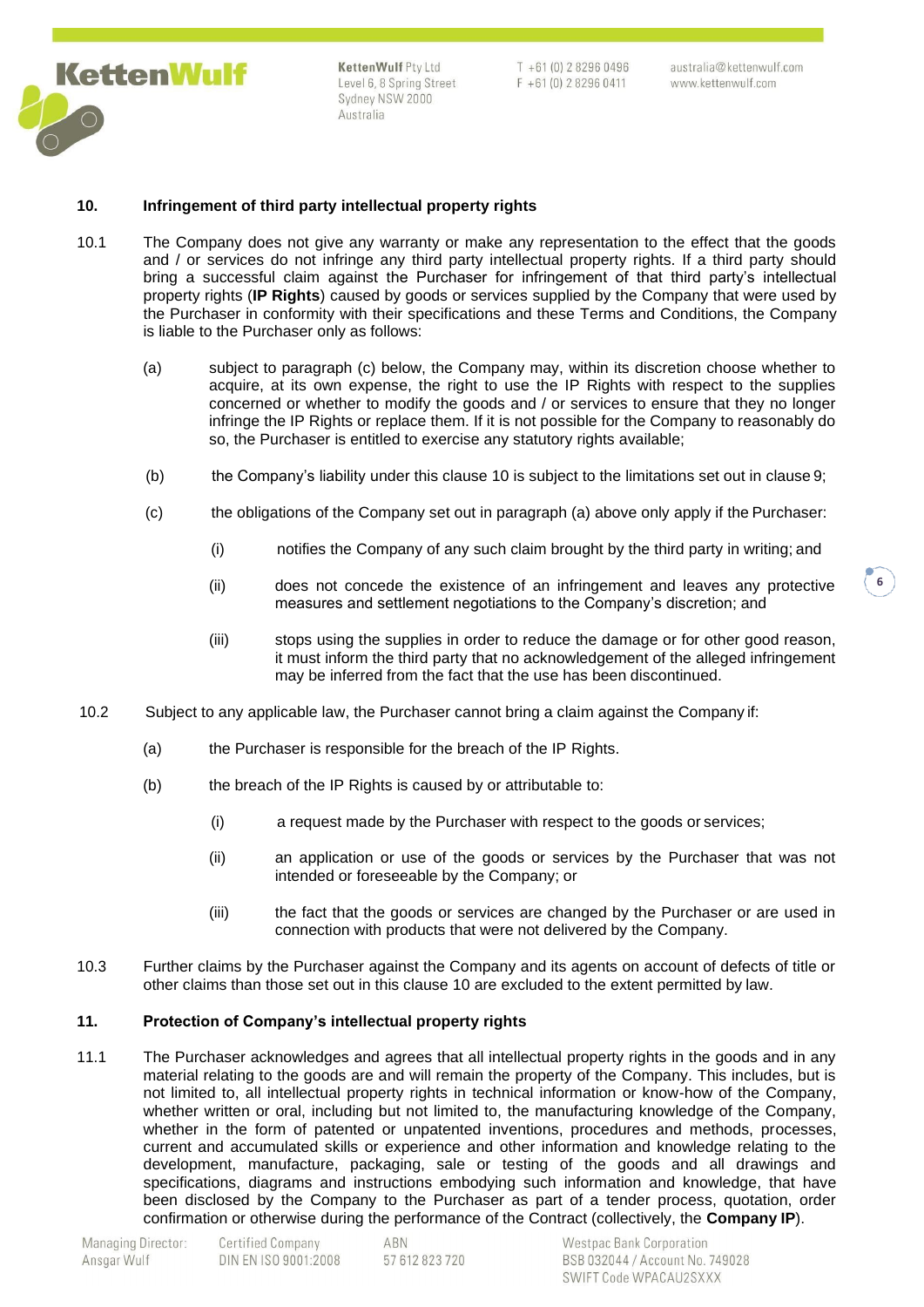

 $T + 61(0) 282960496$  $F + 61(0) 282960411$ 

australia@kettenwulf.com www.kettenwulf.com

- 11.2 The Purchaser acknowledges that these Terms and Conditions do not grant to the Purchaser any right, title or interest in or to the Company IP.
- 11.3 The Purchaser must not, whether directly or indirectly or through any third party:
	- (a) disclose or copy any material containing Company IP other than with the express prior consent of the Company;
	- (b) take any action to register, or permit, authorise or assist any other person to register, any Company IP;
	- (c) challenge the validity or ownership of the Company IP; or
	- (d) reverse engineer, decompile or disassemble any goods or any parts thereof.

#### **12. Insolvency and default**

- 12.1 If any of the following occurs:
	- (a) the Purchaser defaults in any payment due to the Company;
	- (b) a resolution is passed or proposed or a petition is presented or an application filed for the winding up of the Purchaser;
	- (c) a liquidator, administrator, receiver, controller or receiver and manager is appointed over the property or any part of the property of the Purchaser;
	- (d) the Purchaser makes or proposes to make any arrangement with its creditors; or
	- (e) the Purchaser becomes insolvent, is wound up or enters into bankruptcy,

then the Company may at its option withhold further deliveries of goods, cease performing services or cancel any orders, without prejudice to the Company's rights under these Terms andConditions.

- 12.2 If the Contract is a Small Business Contract and any of the following occurs:
	- (a) a resolution is passed or proposed or a petition is presented or an application filed for the winding up of the Company;
	- (b) a liquidator, administrator, receiver, controller or receiver and manager is appointed over the property or any part of the property of the Company;
	- (c) the Company makes or proposes to make any arrangement with its creditors; or
	- (d) the Company becomes insolvent, is wound up or enters into bankruptcy,

then the Purchaser may at its option terminate or suspend the whole or any outstanding part of the Contract, without prejudice to the Purchaser's rights under these Terms and Conditions.

## **13. Payment terms**

13.1 All invoices are payable within thirty (30) days from the date of the invoice and without any deductions, unless otherwise agreed in writing. If the Contract is not a Small Business Contract, the Company reserves the right to change the payment terms at any time when in the Company's opinion the Purchaser's financial condition or previous payment record so warrants.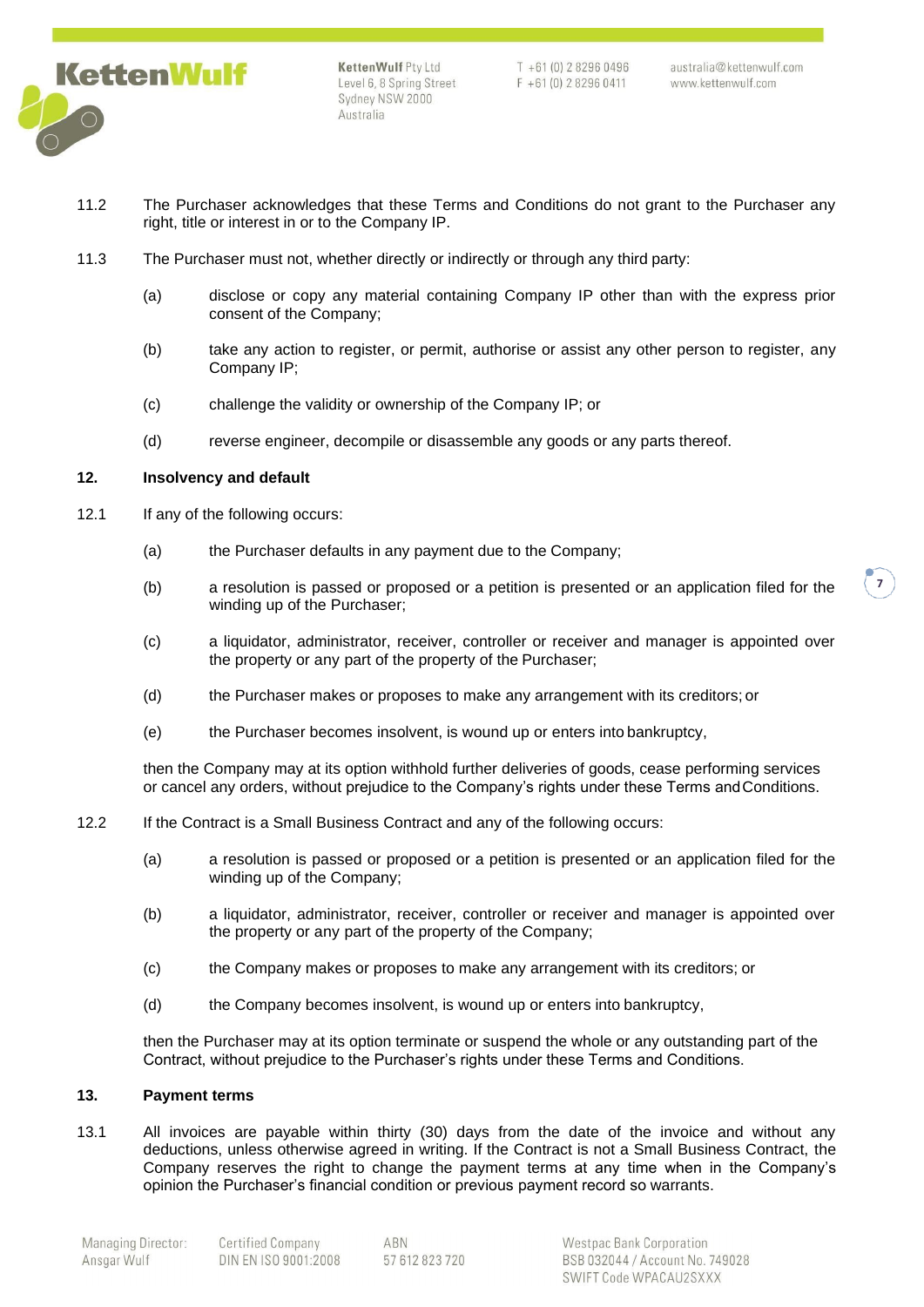

 $T + 61(0) 282960496$  $F + 61(0) 282960411$ 

australia@kettenwulf.com www.kettenwulf.com

- 13.2 The Company may charge the Purchaser interest at a rate of 5% per annum or the maximum amount permitted by law, whichever is less, on all overdue amounts.
- 13.3 If the Company does not receive forwarding instructions sufficient to enable it to despatch the goods within 14 days of notification that they are ready, the Purchaser is deemed to have taken delivery of the goods and the terms of payment apply from such date.
- 13.4 If the Company must take steps or action to recover any amount due to it, the Purchaser is responsible for all reasonable costs and disbursements incurred by the Company in recovering the monies due.

### **14. Retention of title**

- <span id="page-7-0"></span>14.1 The Company retains title to the goods until it has received full payment for the goods and all other amounts owing by the Purchaser to the Company for any other goods and / or services provided by the Company.
- 14.2 The Purchaser acknowledges and agrees that:
	- (a) the retention of title under clause [14.1 c](#page-7-0)reates a Security Interest in the goods and their Proceeds in favour of the Company and that Security Interest is a Purchase Money Security Interest;
	- (b) until the date of final payment of all amounts referred to in clause [14.1,](#page-7-0) it:
		- (i) will not allow anything to be done or act in a way that might adversely affect the Security Interest in the goods that is granted to the Company;
		- (ii) must not dispose of the goods except in the ordinary course of the Purchaser's business;
		- (iii) must not move the goods from the Purchaser's premises without the Company's prior written consent;
		- (iv) must not allow any person other than the Company to have or acquire any Security Interest in the goods;
		- (v) must insure the goods for their full insurable or replacement value (whichever is higher) with a reputable insurer; and
		- (vi) must not remove, deface or obliterate any identifying mark or number on any of the goods; and
	- (c) it indemnifies the Company against all of the Company's reasonable direct costs associated with enforcing its Security Interest (including reasonable legal fees on a full indemnity basis).
- 14.3 The terms "Security Interest", "Proceeds" and "Purchase Money Security Interest" used in this clause have the respective meanings given to those terms in the *Personal Property Securities Act* 2009 (Cth).
- <span id="page-7-1"></span>14.4 To the extent permitted by law, the parties agree to contract out of sections 96, 120, 121(4), 123, 125, 126, 130, 132(3)(d), 132(4), 135, 142 and 143 of the *Personal Property Securities Act* 2009 (Cth).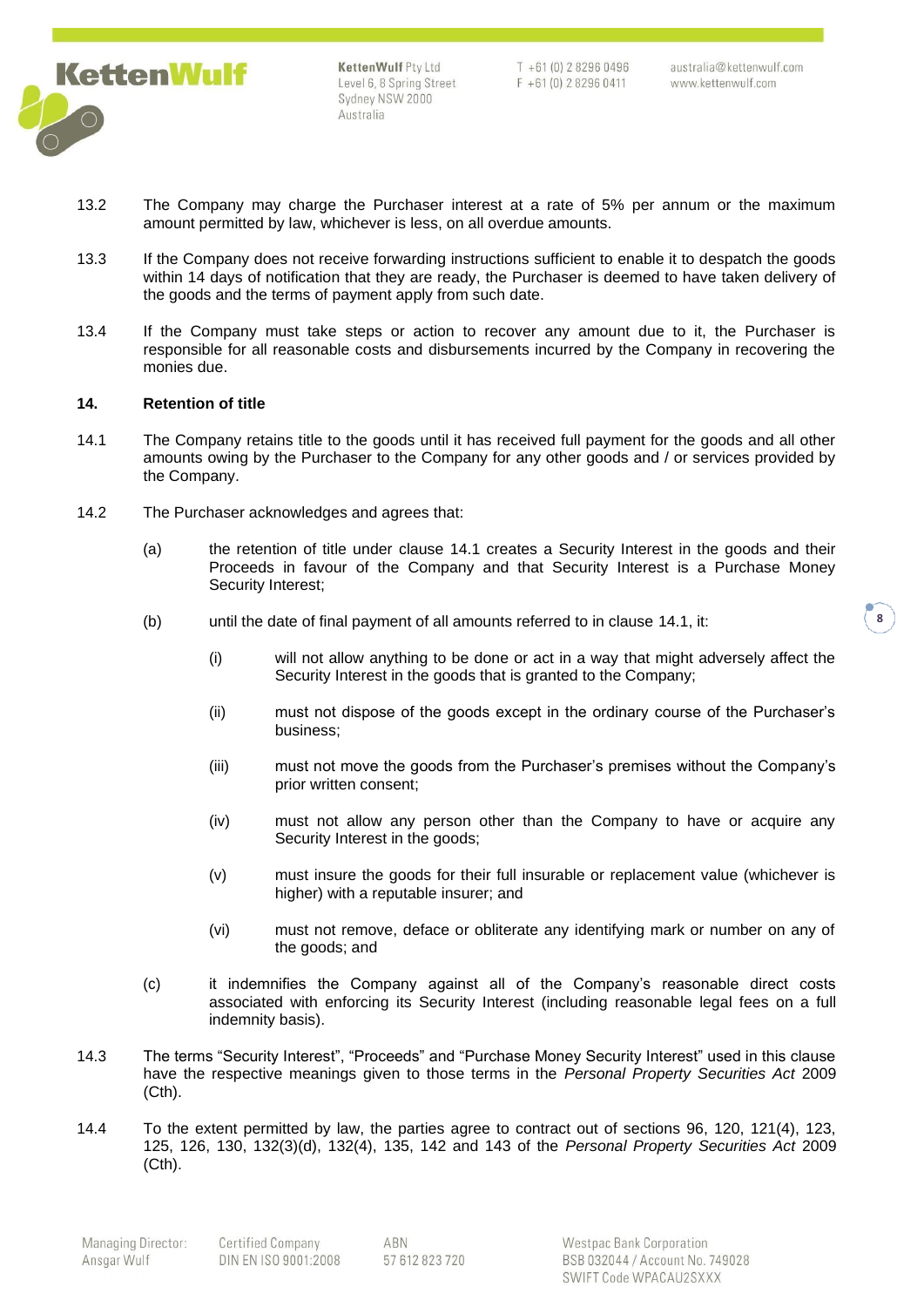

 $T + 61(0)$  282960496  $F + 61(0) 282960411$ 

- 14.5 Without limiting clause [14.4, t](#page-7-1)he Company does not need to give the Purchaser any notice required under the *Personal Property Securities Act* 2009 (Cth), including a notice of a verification statement, unless the requirement for the notice cannot be excluded.
- 14.6 Until such time as title in the goods passes to the Buyer, the Company is entitled, in the event the Purchaser fails to pay for the goods in full as required under these Terms and Conditions or becomes insolvent, enters into bankruptcy or is wound up, to enter any premises where it suspects the goods may be located in order to search for and remove the goods without committing a trespass (even though they may be attached or annexed to other goods or land not the property of the Purchaser) and for this purpose the Purchaser irrevocably licenses the Company to enter such premises and undertakes that it will procure any necessary authority to enter from any relevant person and also indemnifies the Company from and against all loss suffered or incurred by the Company as a result of exercising such rights, except to the extent that the Company has been negligent or breached the law or these Terms and Conditions.

### **15. Force Majeure**

- 15.1 Without prejudice to the generality of any previous exclusion or limitation of liability, the Company is not liable for any failure to fulfil any terms of any transaction governed by these Terms and Conditions if fulfilment has been delayed, hindered or prevented by any circumstances whatsoever which are not within the Company's control, including but not limited to circumstances where delays are caused by supply chain issues of the Company's suppliers (**Force Majeure Event**).
- 15.2 If a Force Majeure Event occurs and continues for more than 30 days, the Company may terminate the Contract without incurring any liability, by giving notice, in writing, to the Purchaser. If the Contract is a Small Business Contract, the Purchaser also has the right to terminate the contract for the same reason.
- 15.3 If the Company is able to fulfil some but not all of the demand for its goods and / or services the Company may allocate its available supplies and resources amongst its customers in such a manner as the Company in its absolute discretion considers to be fair.

### **16. Anti-bribery laws**

<span id="page-8-0"></span>The Purchaser must:

- (a) comply with all laws relating to anti-bribery and anti-corruption and all policies of the Company relating thereto as notified to the Purchaser from time to time and not contravene any such law or policy;
- (b) promptly notify the Company if any request or demand for financial or other advantage of any kind is received by the Purchaser in connection with the provision of the goods and / or the services or if any foreign public official is appointed as an officer or employer of or acquires an interest in the Purchaser;
- (c) have and enforce as appropriate its own policies and procedures to ensure compliance with this clause [16;](#page-8-0) and
- (d) ensure that any person for whom the goods and / or services are to be provided complies with this clause [16.](#page-8-0)

## **17. Governing law and jurisdiction**

17.1 The validity, interpretation, enforceability, and performance of these Terms and Conditions are governed by and must be construed in accordance with the laws applicable in New South Wales, Australia without reference to provisions concerning conflicts of law and under exclusion of the *United Nations Convention on Contracts for the International Sale of Goods 1980* (CISG).